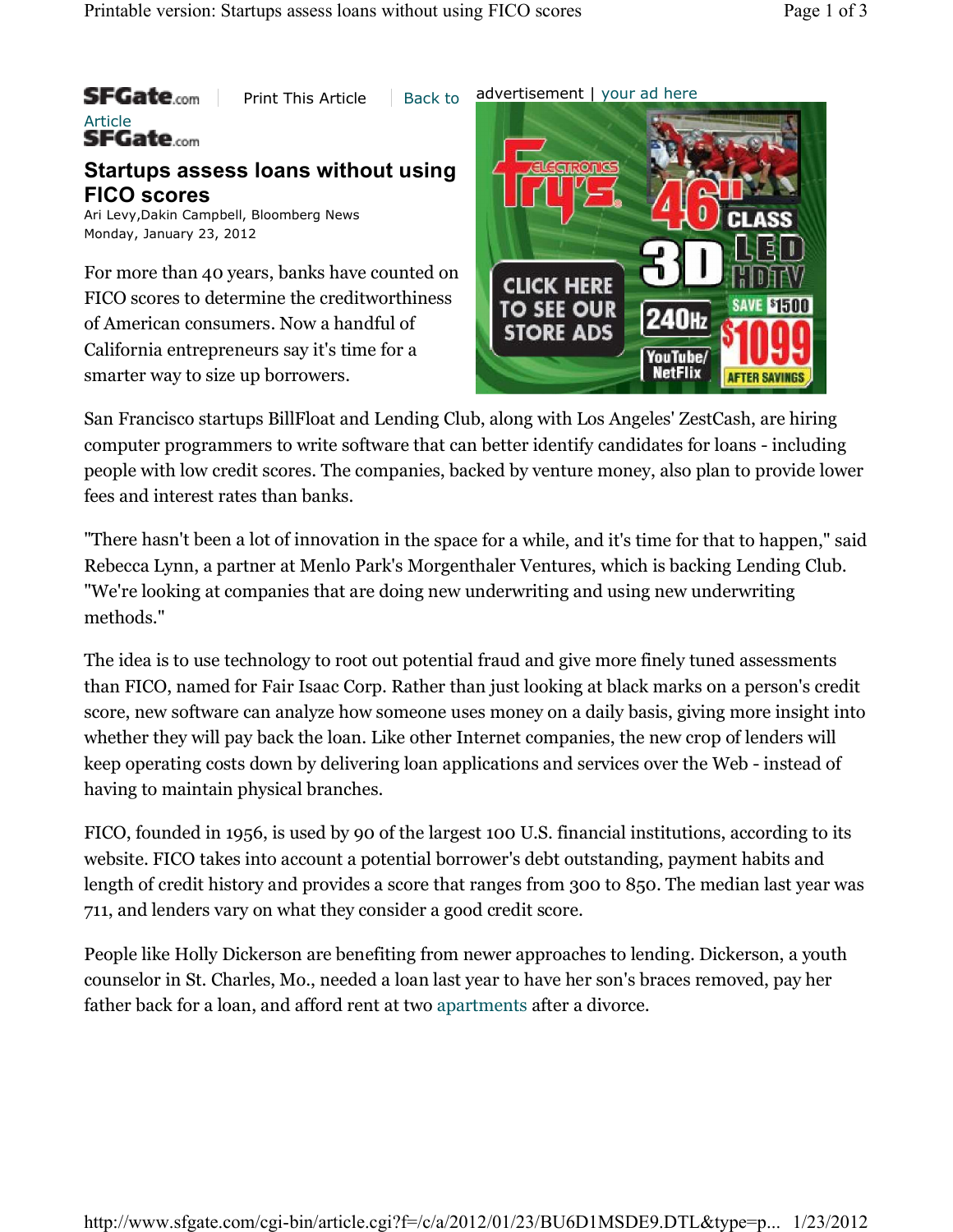## **Below bank's credit rating**

Dickerson's FICO score was too low to qualify for a loan from her local credit union, and she didn't want to use a payday lender. With ZestCash, the 49-year-old was able to fill out an application online and was shortly approved for a \$400 loan, due in installments over six months.

"When I went to the bank, they said I needed a credit rating of 600, and I was below that," she said. "The installment program makes it so much easier to pay off the loan as opposed to having this big chunk."

The startups are each going after a different piece of the lending market. ZestCash is taking on payday lenders by providing loans of \$300 to \$800 that can get repaid in installments over three to eight months. BillFloat provides smaller loans - up to \$225 - to pay specific services, such as electricity or mobile-phone bills. Lending Club focuses on prime borrowers and offers up to \$35,000 for loans that let customers consolidate debt, remodel their homes and pay medical expenses.

Douglas Merrill, Google's former chief information officer and the founder of ZestCash, said FICO scores ignore much of the digital data that's been created by online activity and transactions. He's almost doubled his staff to 75 since July, hiring mostly mathematicians and programmers to come up with an algorithm that produces more reliable scores.

Merrill started ZestCash in 2009 with Shawn Budde, a former senior vice president at Capital One Financial Corp. By combining homegrown Web-crawling tools with underwriting expertise, ZestCash uses more than 1,000 variables to determine a score and issue loans that the company says are about half the price of payday loans. Customers typically use the money to pay rent, catch up on health bills and get their cars fixed.

## **Prospects for growth**

It's a big potential market. U.S. payday lenders in the United States will issue \$40 billion in loans in 2016, up from \$33 billion last year, according to a report this month from JMP Securities LLC.

ZestCash said that it raised \$73 million in equity and debt financing from investors such as Matrix Partners and Victory Park Capital. About two-thirds of the capital will be used to finance loans. The service is available in four states, and the company is working with regulators to expand into additional states this year.

BillFloat has raised \$16 million from investors, including Venrock Associates and eBay's PayPal unit. It's now in talks with investors for another funding round, said CEO Ryan Gilbert.

The startup is teaming up with banks, utility companies and cable providers to provide loans specifically to pay bills. When customers apply for a loan, they agree to let the company look into